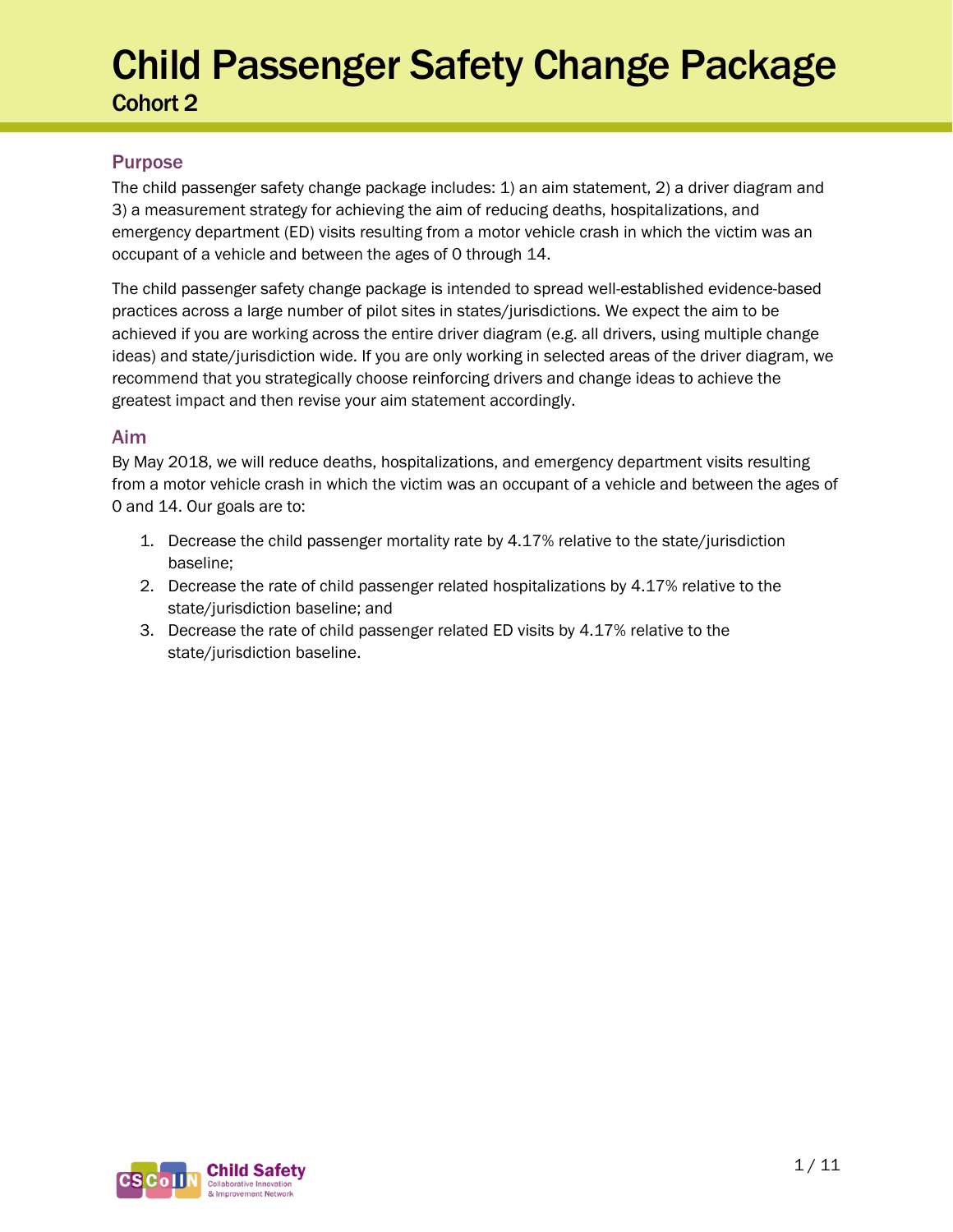### Driver Diagram

| <b>Primary Driver</b>                                                               | <b>Secondary Driver</b>                                       | <b>Change Ideas</b>                                                                                                                                                                                                                                                                                                                                                                                                                                                                                                                                                                                                                                                                | <b>Recommended</b><br><b>Measures</b> |
|-------------------------------------------------------------------------------------|---------------------------------------------------------------|------------------------------------------------------------------------------------------------------------------------------------------------------------------------------------------------------------------------------------------------------------------------------------------------------------------------------------------------------------------------------------------------------------------------------------------------------------------------------------------------------------------------------------------------------------------------------------------------------------------------------------------------------------------------------------|---------------------------------------|
| <b>PD1:</b><br><b>Societal Level</b><br><b>Culture of child</b><br>passenger safety | <b>SD1:</b><br>Knowledgeable<br>partners and policy<br>makers | Educate policymakers about evidence-based components of child<br>1 <sup>1</sup><br>passenger safety laws (see GHSA Child Passenger Safety Laws) and<br>programs<br>Partner with communities and organizations to engage and participate<br>2.<br>in NHTSA's child passenger safety campaigns<br>Implement community-wide information and enhanced enforcement<br>3.<br>campaigns that utilize mass media and enforcement strategies to<br>convince parents/caregivers to use child safety seats, booster seats,<br>and seat belts<br>4. Use social media, blogs, and infographics (e.g., WHO multilingual<br>infographics) to increase parents'/caregivers' understanding of child | 1, 6, 12                              |
|                                                                                     |                                                               | passenger safety                                                                                                                                                                                                                                                                                                                                                                                                                                                                                                                                                                                                                                                                   |                                       |
|                                                                                     | <b>SD2:</b><br><b>Multi-stakeholder</b><br>partnerships       | 1. Establish and expand child passenger safety coalitions that involve<br>multiple stakeholders, including health care providers, home visitors,<br>police, EMS, Healthy Start, WIC, health insurers/payers, and community<br>organizations, etc.                                                                                                                                                                                                                                                                                                                                                                                                                                  | 2, 11                                 |
|                                                                                     |                                                               | 2. Engage non-traditional partners (e.g., private sector) in child passenger<br>safety efforts                                                                                                                                                                                                                                                                                                                                                                                                                                                                                                                                                                                     |                                       |
|                                                                                     |                                                               | 3. Work with partners on adherence to and enforcement of child<br>passenger safety laws                                                                                                                                                                                                                                                                                                                                                                                                                                                                                                                                                                                            |                                       |
|                                                                                     |                                                               | 4. Ensure representation of child passenger safety technicians on Child<br><b>Fatality Review teams</b>                                                                                                                                                                                                                                                                                                                                                                                                                                                                                                                                                                            |                                       |
|                                                                                     |                                                               | 5. Create or update Memoranda of Understanding (MoUs) between<br>stakeholders to increase clarity regarding roles and responsibilities for<br>child passenger safety                                                                                                                                                                                                                                                                                                                                                                                                                                                                                                               |                                       |
|                                                                                     |                                                               | 6. Create or update a strategic and operational plan for the<br>state/jurisdiction child passenger safety coalition                                                                                                                                                                                                                                                                                                                                                                                                                                                                                                                                                                |                                       |

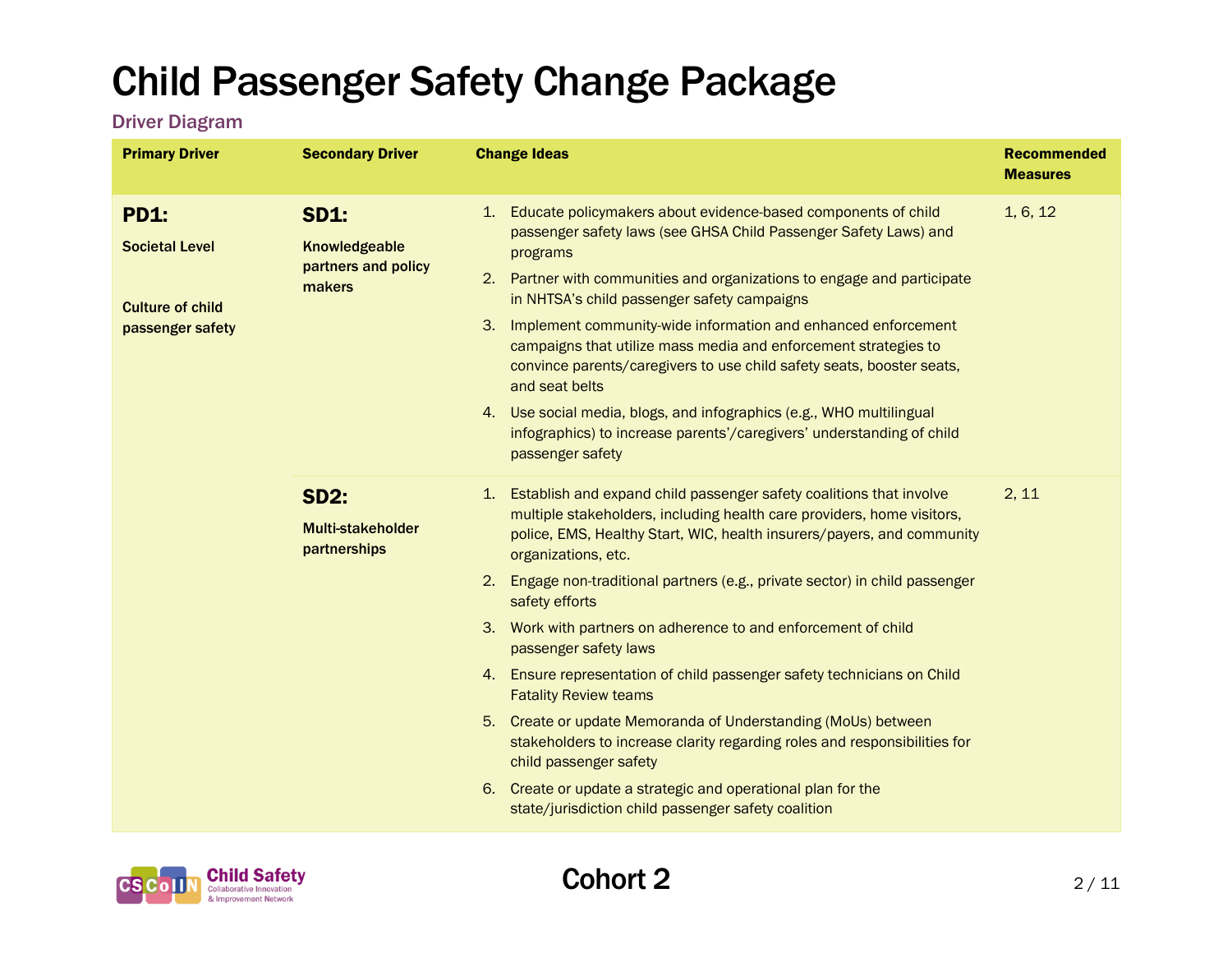| <b>Primary Driver</b>                                                                                                                                              | <b>Secondary Driver</b>                                                                                                                                                            | <b>Change Ideas</b>                                                                                                                                                                                                                                                                                                                                                                                                                                                                                                                                                                                                                                                                                                                                                                                         | <b>Recommended</b><br><b>Measures</b> |
|--------------------------------------------------------------------------------------------------------------------------------------------------------------------|------------------------------------------------------------------------------------------------------------------------------------------------------------------------------------|-------------------------------------------------------------------------------------------------------------------------------------------------------------------------------------------------------------------------------------------------------------------------------------------------------------------------------------------------------------------------------------------------------------------------------------------------------------------------------------------------------------------------------------------------------------------------------------------------------------------------------------------------------------------------------------------------------------------------------------------------------------------------------------------------------------|---------------------------------------|
| <b>PD2:</b><br><b>Organizational level</b><br><b>Organizational policies</b><br>and procedures support<br>the culture and practice<br>of child passenger<br>safety | <b>SD1:</b><br>Knowledgeable and<br>proactive child<br>passenger safety<br>practitioners                                                                                           | Educate law enforcement officers about evidence-based components of<br>1.<br>child passenger safety laws (see GHSA Child Passenger Safety Laws)<br>and effective strategies for enforcing those laws<br>Implement child passenger safety education protocols within state<br>2.<br>public health programs (e.g., WIC)<br>3.<br>Implement child passenger safety education protocols within hospitals<br>and community health centers<br>Include prompts for health care providers and social service<br>4.<br>professionals in paper or electronic health records, especially for<br>children ages 0 through 14, to give anticipatory guidance on child<br>passenger safety                                                                                                                                 | 2, 3, 4, 5, 6                         |
|                                                                                                                                                                    | <b>SD2:</b><br><b>Expanded and</b><br>coordinated network<br>of child passenger<br>safety technicians,<br>fitting stations, and<br>sites for distribution of<br>child safety seats | Maintain an optimal number of child passenger safety technicians with<br>1.<br>up-to-date certifications (e.g., Safe Kids Worldwide, National Child<br>Passenger Certification Training Program)<br>Establish mobile fitting stations and car seat inspection stations to<br>2.<br>ensure car seats are properly installed<br>Establish sites (e.g., local health departments, hospitals, community<br>3.<br>health centers, social service agencies) that distribute free or<br>discounted child safety seats and booster seats to parents/caregivers<br>Distribute free or low-cost child safety seats and booster seats to<br>4.<br>parents/caregivers in high risk and underserved populations<br>Create a standard state-wide process for collecting and tracking a<br>5.<br>universal inspection form | 6, 7, 8, 9, 10,<br>13, 14             |

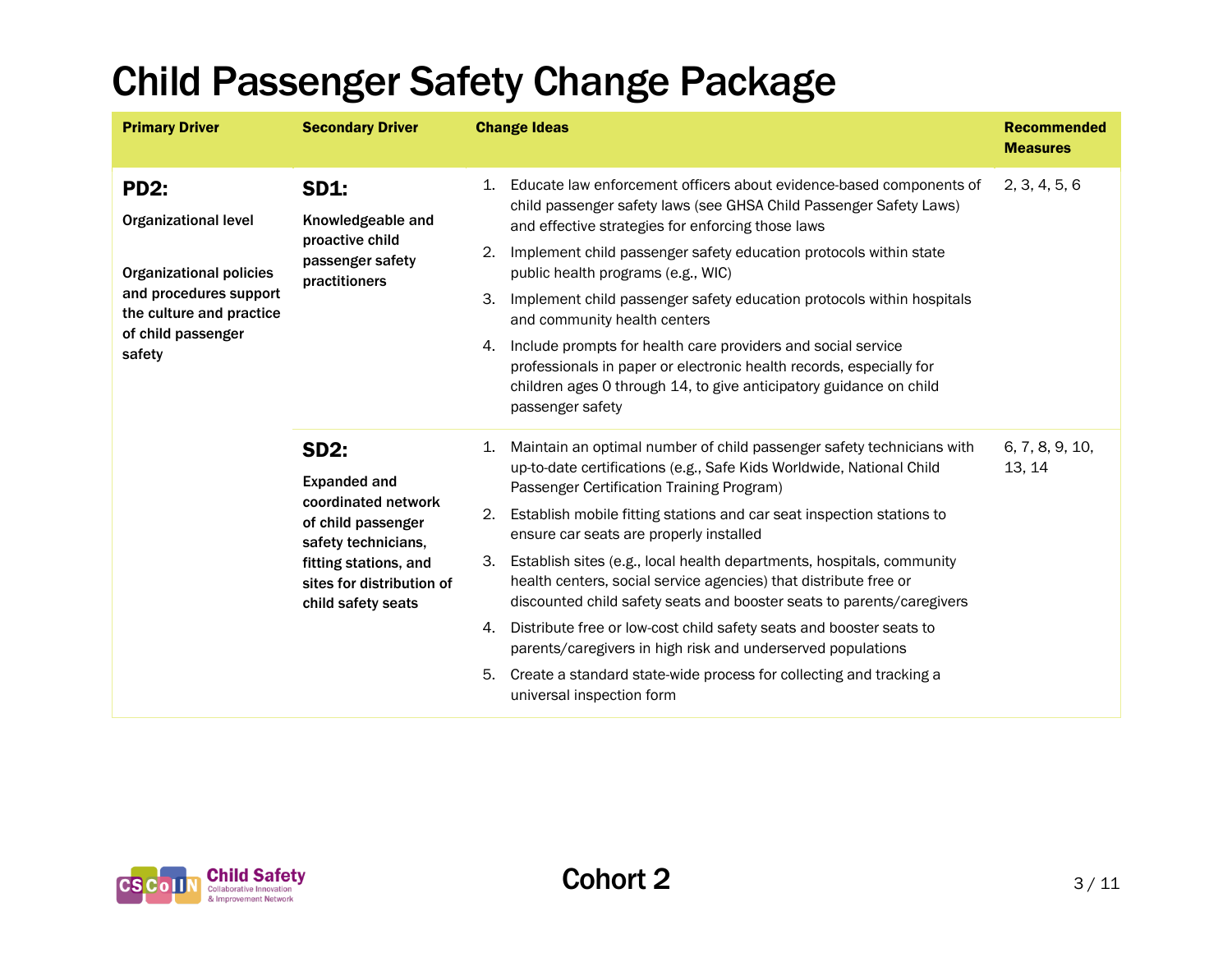| <b>Primary Driver</b>                                                                                                                                       | <b>Secondary Driver</b>                                                                                                                             | <b>Change Ideas</b>                                                                                                                                                                                                                                                                                                                                                                                                                                                                                                                                                                                                                                                                                                                                                                                                                                                                                                                                                                                                                                                                                                                                                                                                                                                                                   | <b>Recommended</b><br><b>Measures</b> |
|-------------------------------------------------------------------------------------------------------------------------------------------------------------|-----------------------------------------------------------------------------------------------------------------------------------------------------|-------------------------------------------------------------------------------------------------------------------------------------------------------------------------------------------------------------------------------------------------------------------------------------------------------------------------------------------------------------------------------------------------------------------------------------------------------------------------------------------------------------------------------------------------------------------------------------------------------------------------------------------------------------------------------------------------------------------------------------------------------------------------------------------------------------------------------------------------------------------------------------------------------------------------------------------------------------------------------------------------------------------------------------------------------------------------------------------------------------------------------------------------------------------------------------------------------------------------------------------------------------------------------------------------------|---------------------------------------|
| <b>PD3:</b><br>Relational/<br><b>Individual level</b><br><b>Families</b><br>knowledgeable in and<br>adhering to child<br>passenger safety best<br>practices | <b>SD1:</b><br><b>Child passenger safety</b><br>education and<br>program delivery<br>provided by health<br>care and social service<br>professionals | Implement child passenger safety education programs that include<br>1.<br>pledge cards and incentives, such as coupons and small prizes donated<br>by businesses<br>2.<br>Child passenger safety technicians/educators use teach back<br>approaches/supervised practice to teach families how to adjust seat,<br>buckle harness, install and protect their child and get family sign off<br>Engage health care providers and social service professionals (e.g.,<br>3.<br>physicians, social workers, home visitors, etc.) in giving anticipatory<br>guidance on child passenger safety at wellness visits, counseling<br>encounters, and home visits, through brief educational interventions<br>that promote child passenger safety knowledge (e.g., written checklists,<br>such as Safe Kids Worldwide Basic Car Seat Safety checklist, American<br>Academy of Pediatrics guidelines, etc.)<br>4. Provide child passenger safety education to parents/caregivers to<br>reduce premature graduation of children ages 0 through 12 to<br>restraints that are inappropriate for their height and weight<br>5.<br>Provide child passenger safety education to parents/caregivers that<br>targets kids ages 8 through 14 using materials such as those available<br>at: NHTSA's Parents Central website | 2, 3, 4, 6                            |
|                                                                                                                                                             | <b>SD2:</b><br><b>Culturally competent</b><br>child passenger safety<br>education provided to<br>high risk populations                              | 1. Conduct outreach to high risk populations, including African American,<br>Hispanic, Native American, and rural parents/caregivers who report<br>lower use of child safety seats and booster seats<br>Child passenger safety technicians/educators use teach back<br>2.<br>approaches/supervised practice to teach high risk populations how to<br>adjust seat, buckle harness, install and protect their child and get family<br>sign off<br>Distribute written child passenger safety educational materials in<br>3.<br>multiple languages to parents/caregivers                                                                                                                                                                                                                                                                                                                                                                                                                                                                                                                                                                                                                                                                                                                                  | 2, 4, 6                               |

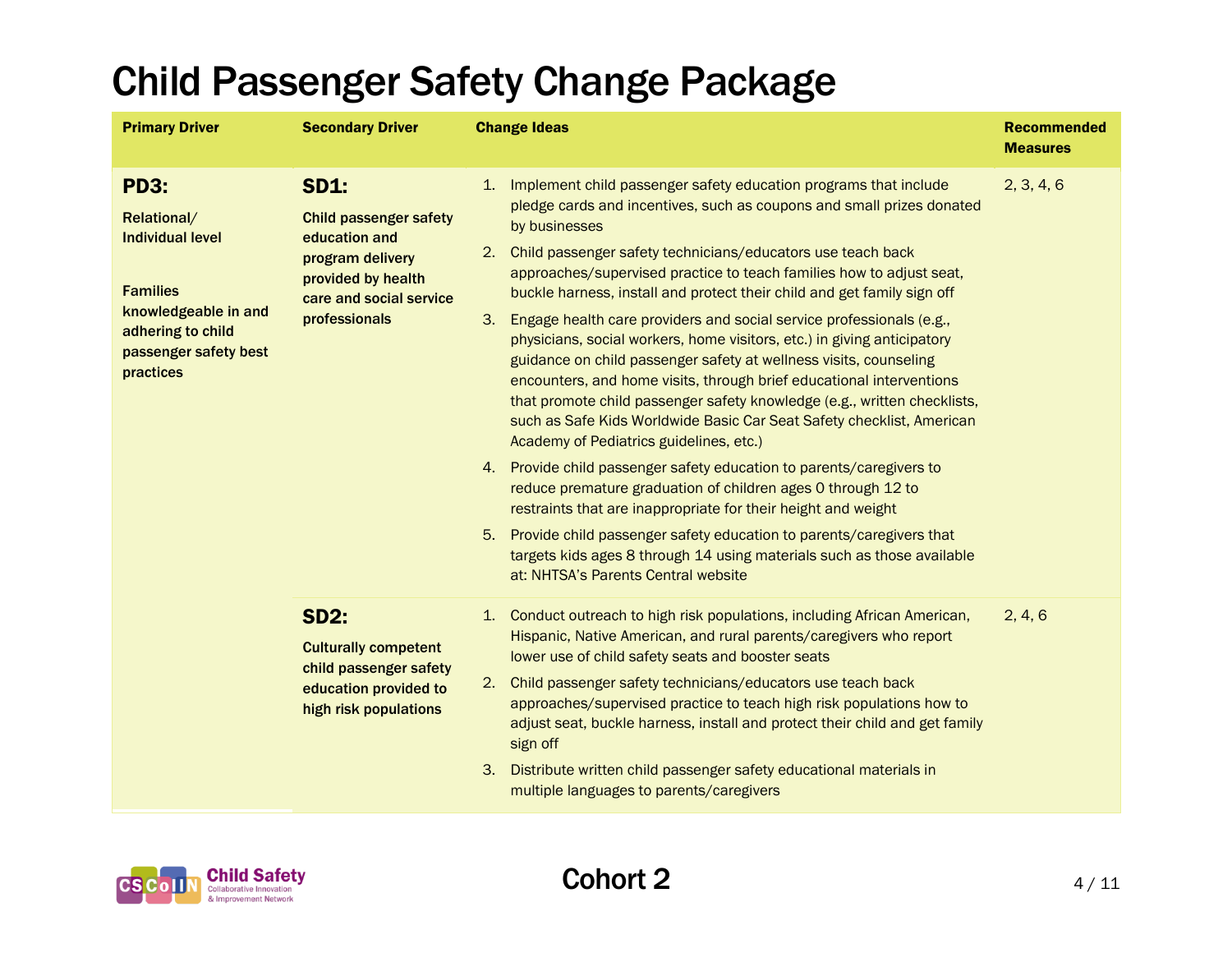### Measurement Strategy

Select the measures that will give you the best indication of signals of improvement from working on your drivers and change ideas. Your state/jurisdiction is encouraged to choose up to 5 - 7 (or more if needed) measures. More than one change idea may be necessary to move a given measure. We encourage all CS CoIIN states/jurisdictions to report on the 3 state/jurisdiction outcome measures, monthly or quarterly, and to explore the ability to collect data that is more current.

Note: The measurement strategy does not include a specific measure for each change idea. When selecting measures, consider the set of change ideas that will be necessary to move a measure. This may include change ideas that don't have a "recommended measure" listed in the driver diagram. If you opt to add a measure or would like guidance on selecting measures, please contact CSN for technical assistance.

| <b>Measures</b>                                                                                                                                                                                |                                                                                                                                                                                                                                                                                                                                                                                                                                                                                                                                                                                                                                                                                                                                                                                                                                                                                                                                                                                                                                                                                                                                                                                                                                                                                                                                                       |
|------------------------------------------------------------------------------------------------------------------------------------------------------------------------------------------------|-------------------------------------------------------------------------------------------------------------------------------------------------------------------------------------------------------------------------------------------------------------------------------------------------------------------------------------------------------------------------------------------------------------------------------------------------------------------------------------------------------------------------------------------------------------------------------------------------------------------------------------------------------------------------------------------------------------------------------------------------------------------------------------------------------------------------------------------------------------------------------------------------------------------------------------------------------------------------------------------------------------------------------------------------------------------------------------------------------------------------------------------------------------------------------------------------------------------------------------------------------------------------------------------------------------------------------------------------------|
| • Rate of child passenger<br>related fatalities<br>• Rate of child passenger<br>3.<br>related hospitalizations<br>4.<br>• Rate of child passenger<br>5.<br>related ED visits<br>6.<br>8.<br>9. | 1. Percent of communities that participate in campaign<br>Percent of organizations engaged to implement protocols for providing child passenger safety education<br>Percent of health care organizations that give anticipatory guidance to caregivers on child passenger safety<br>Percent of health and social service professionals educating caregivers on child passenger safety<br>Percent of health care organizations with prompts in health records to provide child passenger safety<br>education<br>Percent of motor vehicles with child passengers properly restrained<br>Number of sites operating mobile fitting and car seat inspection stations<br>Percent of sites operating mobile fitting and car seat inspection stations in high risk communities<br>Number of free or discounted child safety seats distributed to caregivers<br>10. Number of car seat technicians currently certified<br>11. Number of organizations actively participating in the state/jurisdiction child passenger safety coalition<br>12. Percent of policymakers educated on EB components of child passenger safety laws and programs<br>13. Number of universal safety seat inspection forms completed and submitted by child passenger safety<br>certified technicians<br>14. Number of free child safety seat inspection events conducted statewide. |

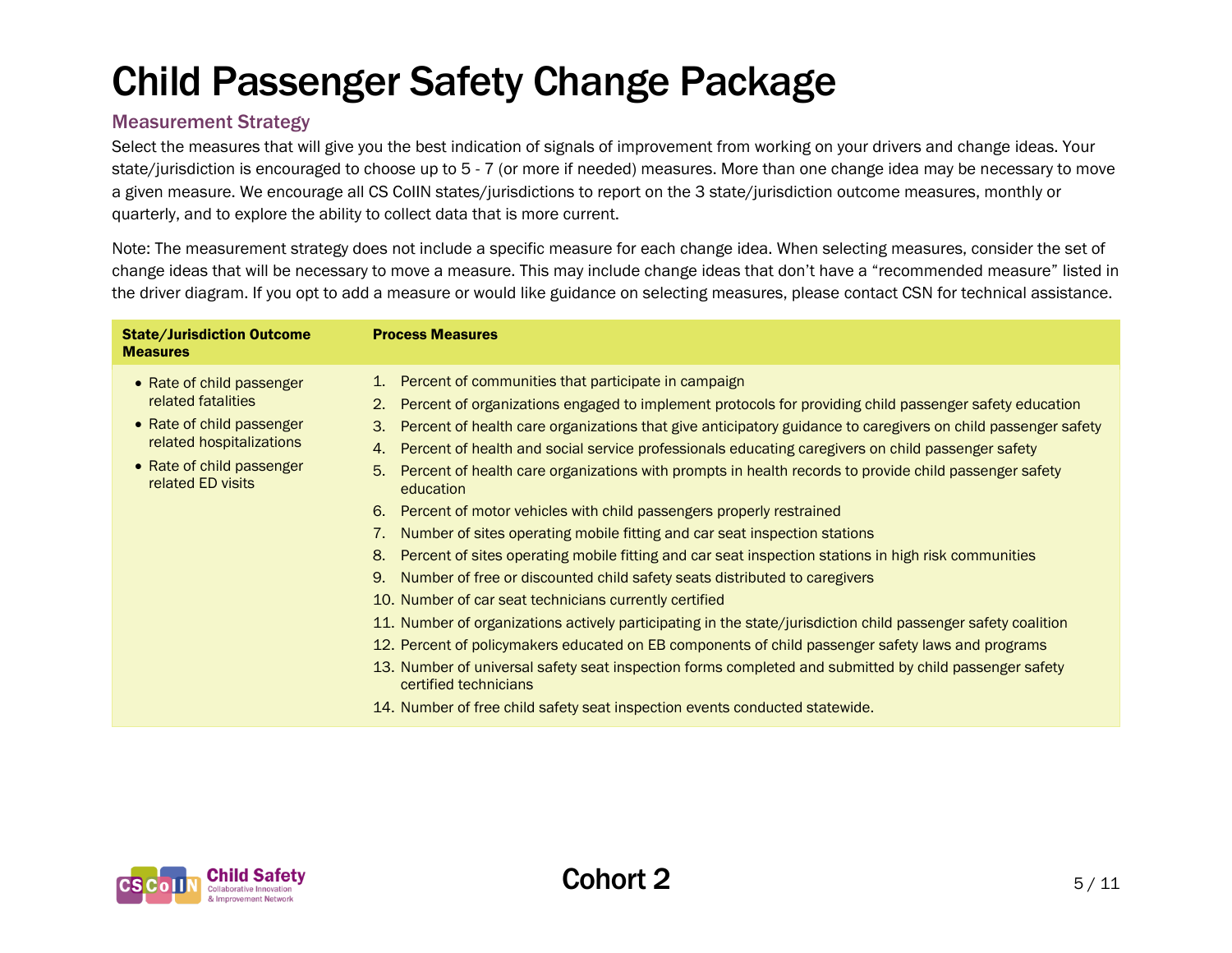### State/Jurisdiction Outcome Measures

| <b>Measure</b>                                         | <b>Numerator</b>                                                                                   | <b>Denominator</b>                                                       | <b>Data Collection Methods</b>                                                                                 | <b>Reporting Frequency</b>                                                                       |
|--------------------------------------------------------|----------------------------------------------------------------------------------------------------|--------------------------------------------------------------------------|----------------------------------------------------------------------------------------------------------------|--------------------------------------------------------------------------------------------------|
| Rate of child<br>passenger related<br>fatalities       | Total number of child<br>passenger related deaths<br>among children ages 0<br>through 14           | Population of children ages<br>O through 14 over the same<br>time period | Work with state<br>epidemiologist, using the<br><b>Child Passenger Safety</b><br><b>Outcome Data Worksheet</b> | <b>Monthly or Quarterly</b><br>depending upon what is<br>feasible for your<br>state/jurisdiction |
| Rate of child<br>passenger related<br>hospitalizations | Total number of child<br>passenger related<br>hospitalizations among<br>children ages 0 through 14 | Population of children ages<br>0 through 14 over the same<br>time period | Work with state<br>epidemiologist, using the<br><b>Child Passenger Safety</b><br>Outcome Data Worksheet        | Monthly or Quarterly<br>depending upon what is<br>feasible for your<br>state/jurisdiction        |
| Rate of child<br>passenger related ED<br><b>visits</b> | Total number of child<br>passenger related ED visits<br>among children ages 0<br>through 14        | Population of children ages<br>0 through 14 over the same<br>time period | Work with state<br>epidemiologist, using the<br><b>Child Passenger Safety</b><br><b>Outcome Data Worksheet</b> | <b>Monthly or Quarterly</b><br>depending upon what is<br>feasible for your<br>state/jurisdiction |

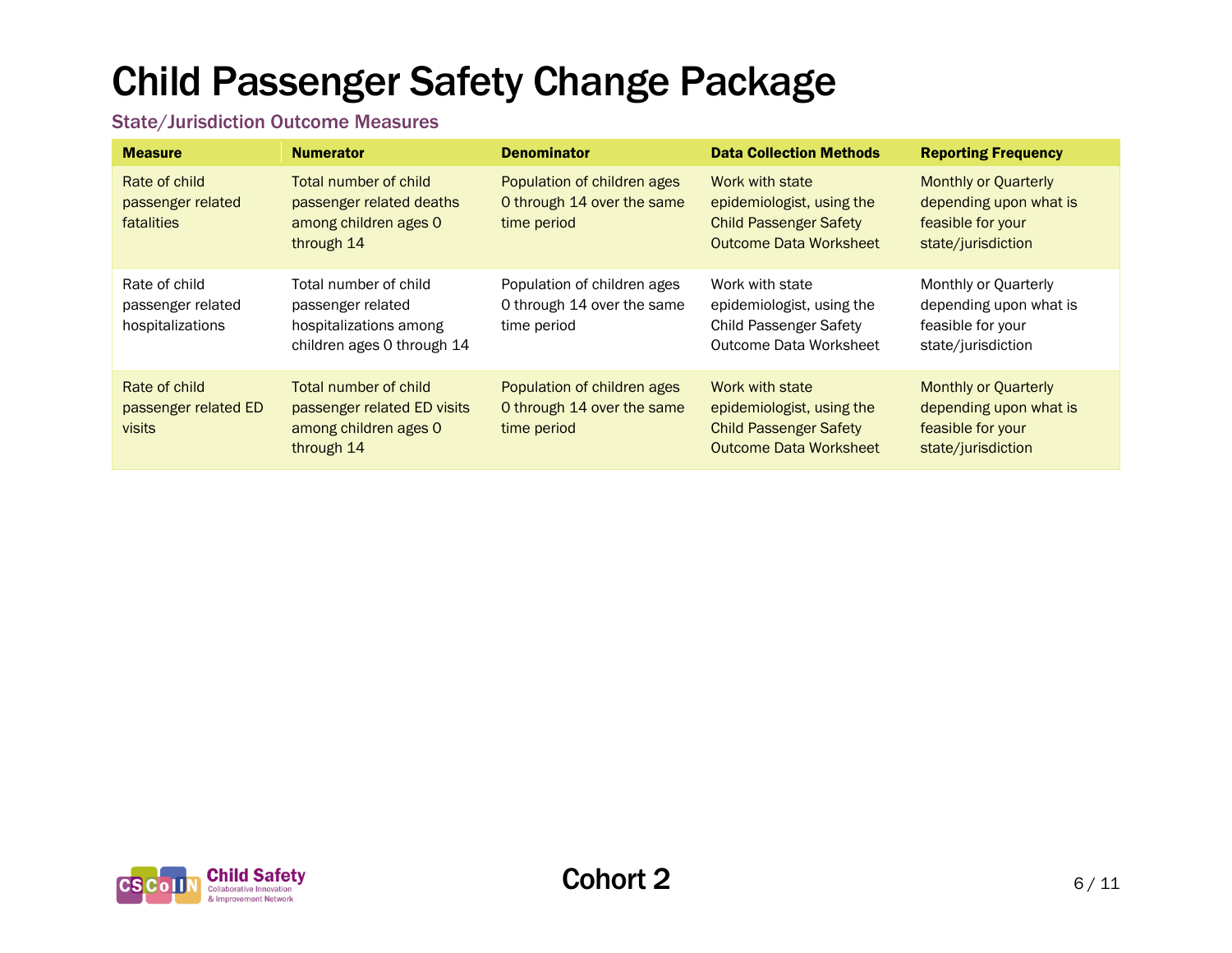### Process Measures

Note: Review the data collection column for guidance on operationalizing process measures. You may need to conduct assessments or administer questionnaires to determine your population of interest.

|                | <b>Measure</b>                                                                                                                     | Numerator / Denominator                                                                                                                                                                                                                               | <b>Data Collection</b>                                                                                                                                                                                                                                                                                                        | <b>Reporting Frequency</b> |
|----------------|------------------------------------------------------------------------------------------------------------------------------------|-------------------------------------------------------------------------------------------------------------------------------------------------------------------------------------------------------------------------------------------------------|-------------------------------------------------------------------------------------------------------------------------------------------------------------------------------------------------------------------------------------------------------------------------------------------------------------------------------|----------------------------|
| 1 <sub>1</sub> | <b>Percent of</b><br>communities that<br>participate in<br>campaign                                                                | <b>Numerator: Aggregate number of</b><br>communities that participate in<br>campaign<br><b>Denominator: Total number of</b><br>communities in the population of<br>interest                                                                           | Define the population of interest.<br>Define "participate."<br>Track the aggregate number of communities in the<br>population of interest that participate in the campaign.<br>Additional data you may find useful to track: Number and<br>type of sites/organizations in your communities.                                   | <b>Monthly</b>             |
| 2.             | <b>Percent of</b><br>organizations<br>engaged to<br>implement protocols<br>for providing child<br>passenger safety<br>education    | Numerator: Aggregate number of<br>organizations engaged to implement<br>protocols for providing child<br>passenger safety education<br>Denominator: Total number of<br>organizations in the population of<br>interest                                 | Define the population of interest.<br>Define "engaged to implement protocols."<br>Track the aggregate number of organizations in the<br>population of interest engaged to implement protocols for<br>providing child passenger safety education.                                                                              | Monthly                    |
| 3.             | <b>Percent of health</b><br>care organizations<br>that give anticipatory<br>guidance to<br>caregivers on child<br>passenger safety | <b>Numerator: Aggregate number of</b><br>health care organizations that give<br>anticipatory guidance to caregivers on<br>child passenger safety<br><b>Denominator: Total number of health</b><br>care organizations in the population<br>of interest | Define the population of interest.<br>Define "give anticipatory guidance."<br>Track the aggregate number of health care organizations<br>in the population of interest that provide anticipatory<br>guidance on child passenger safety.<br>Additional data you may find useful to track: Type of health<br>care organization. | <b>Monthly</b>             |

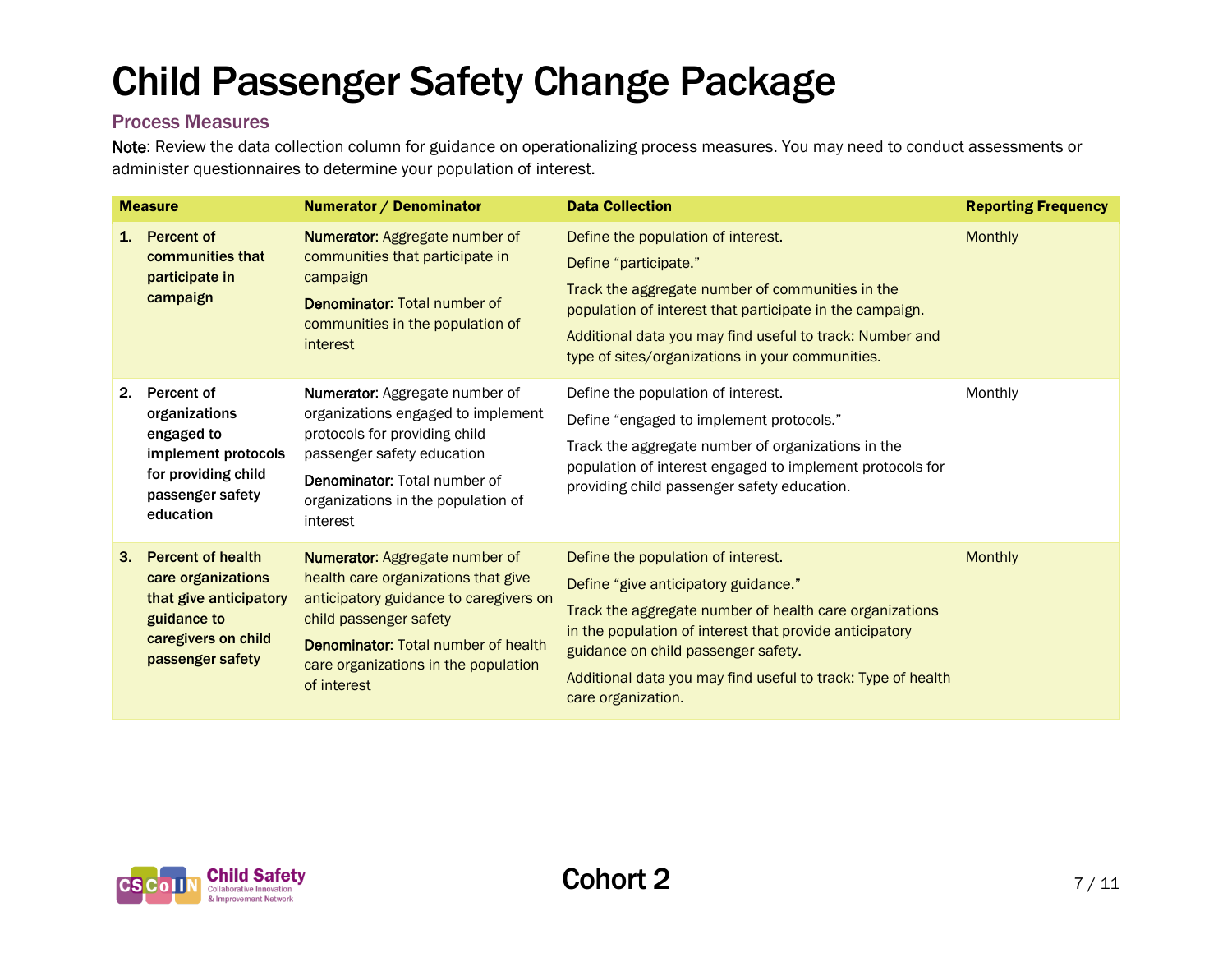| <b>Measure</b> |                                                                                                                                          | Numerator / Denominator                                                                                                                                                                                                                              | <b>Data Collection</b>                                                                                                                                                                                                                                                                                                                         | <b>Reporting Frequency</b> |
|----------------|------------------------------------------------------------------------------------------------------------------------------------------|------------------------------------------------------------------------------------------------------------------------------------------------------------------------------------------------------------------------------------------------------|------------------------------------------------------------------------------------------------------------------------------------------------------------------------------------------------------------------------------------------------------------------------------------------------------------------------------------------------|----------------------------|
| 4.             | <b>Percent of health</b><br>and social service<br>professionals<br>educating caregivers<br>on child passenger<br>safety                  | Numerator: Aggregate number of<br>health and social service<br>professionals that educate caregivers<br>on child passenger safety<br><b>Denominator:</b> Total number of health<br>and social service professionals in<br>the population of interest | Define the population of interest.<br>Define "educate."<br>Track the aggregate number of health and social service<br>professionals in the population of interest that provide<br>education to caregivers on child passenger safety.                                                                                                           | Monthly                    |
| 5.             | <b>Percent of health</b><br>care organizations<br>with prompts in<br>health records to<br>provide child<br>passenger safety<br>education | Numerator: Aggregate number of<br>health care organizations with<br>prompts in health records to provide<br>child passenger safety education<br><b>Denominator: Total number of health</b><br>care organizations in the population<br>of interest    | Define the population of interest.<br>Track the aggregate number of health care organizations<br>in the population of interest with prompts in health records<br>to provide child passenger safety education.<br>Additional data you may find useful to track: Type of<br>prompts provided at each health care organization.                   | <b>Monthly</b>             |
| 6.             | <b>Percent of motor</b><br>vehicles with child<br>passengers properly<br>restrained                                                      | <b>Numerator:</b> Number of motor vehicles<br>with child passengers properly<br>restrained<br><b>Denominator:</b> Total number of motor<br>vehicles with child passengers in the<br>population of interest                                           | Recommendation is to collect data when there is a moving<br>vehicle traffic violation and there is a child passenger in<br>the car. Work with law enforcement to pilot this in the<br>community and track samples of 20 over time.<br>Alternative approach is to conduct an observational study.<br>Determine when and where you will do this. | Ouarterly                  |
| 7.             | <b>Number of sites</b><br>operating mobile<br>fitting and car seat<br>inspection stations                                                | N/A                                                                                                                                                                                                                                                  | Define where you are working in your state or jurisdiction.<br>Track the aggregate number of sites operating mobile<br>fitting and car seat inspection stations.<br>Note: It is recommended to define a goal for this measure.<br>Additional data you may find useful to track: Number of<br>car seat inspections performed at each site.      | <b>Monthly</b>             |

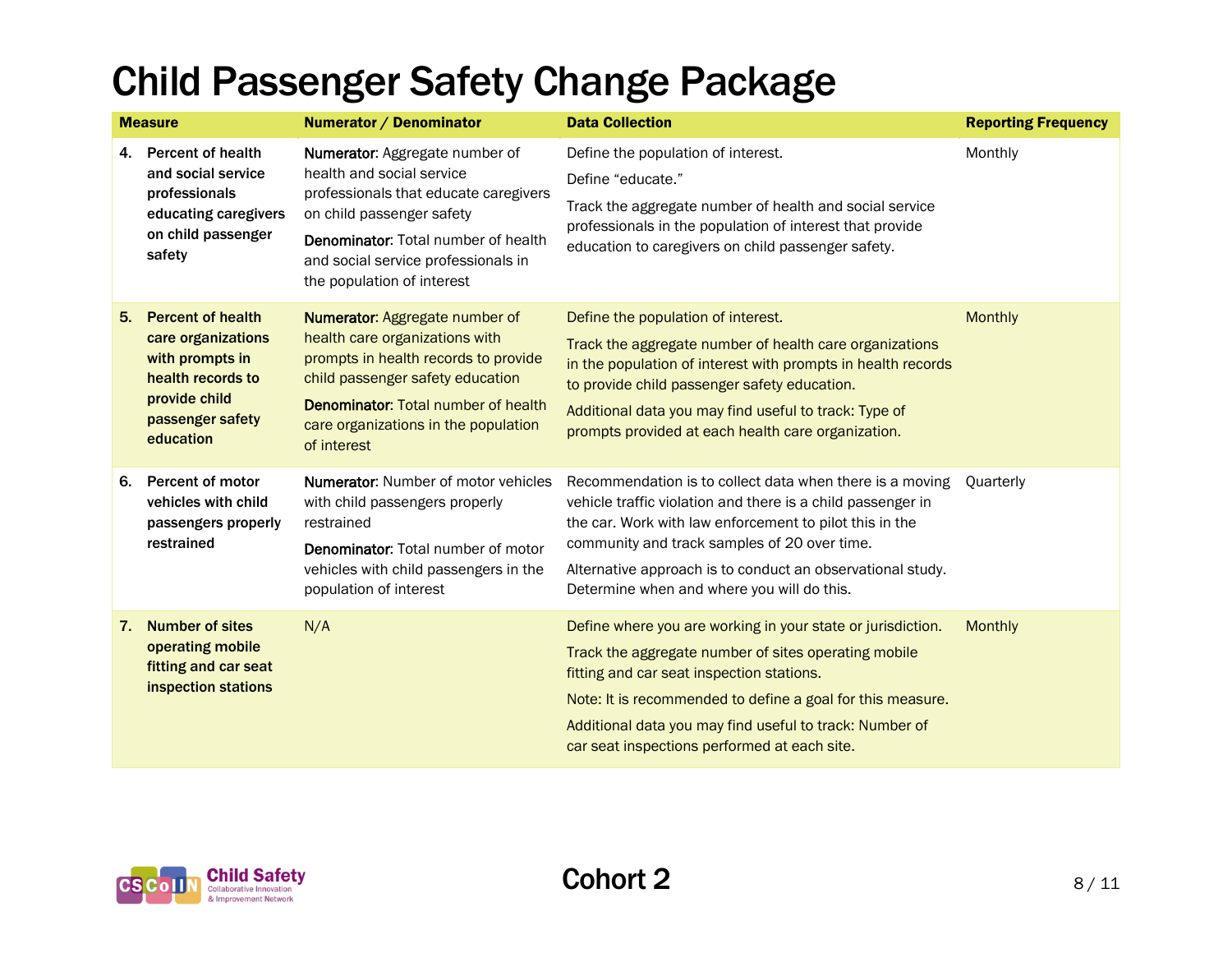|    | <b>Measure</b>                                                                                                            | Numerator / Denominator                                                                                                                                                                                        | <b>Data Collection</b>                                                                                                                                                                                                                                                                                                                                                                                                                                                                                                                                       | <b>Reporting Frequency</b> |
|----|---------------------------------------------------------------------------------------------------------------------------|----------------------------------------------------------------------------------------------------------------------------------------------------------------------------------------------------------------|--------------------------------------------------------------------------------------------------------------------------------------------------------------------------------------------------------------------------------------------------------------------------------------------------------------------------------------------------------------------------------------------------------------------------------------------------------------------------------------------------------------------------------------------------------------|----------------------------|
| 8. | <b>Percent of sites</b><br>operating mobile<br>fitting and car seat<br>inspection stations in<br>high risk<br>communities | Numerator: Aggregate number of<br>sites operating mobile fitting and car<br>seat inspection stations in high risk<br>communities<br><b>Denominator:</b> Total number of sites in<br>the population of interest | Define the population of interest.<br>Track the aggregate number of sites operating mobile<br>fitting and car seat inspection stations in high risk<br>communities in the population of interest.<br>Additional data you may find useful to track: Number of<br>free child safety seats distributed at each site; number of<br>discounted child safety seats distributed at each site.                                                                                                                                                                       | Monthly                    |
| 9. | Number of free or<br>discounted child<br>safety seats<br>distributed to<br>caregivers                                     | N/A                                                                                                                                                                                                            | Define where you are working in your state or jurisdiction.<br>Track the aggregate number of free or discounted child<br>safety seats distributed to caregivers.<br>Note: It is recommended to define a goal for this measure.<br>Additional data you may find useful to track: Number of<br>sites distributing free or discounted child safety seats to<br>caregivers; number of child safety seats distributed at<br>each site.                                                                                                                            | <b>Monthly</b>             |
|    | 10. Number of car seat<br>technicians currently<br>certified                                                              | N/A                                                                                                                                                                                                            | Define where you are working in your state or jurisdiction.<br>Track the aggregate number of individuals who<br>successfully complete training and receive certification as<br>car seat technicians.<br>Note: It is recommended to define a goal for this measure.<br>Additional data you may find useful to track: Number of<br>individuals participating in car seat technician training;<br>Number of active car seat technicians (e.g., number of car<br>seat technicians who are certified and conduct a specified<br>number of inspections per month). | Monthly                    |

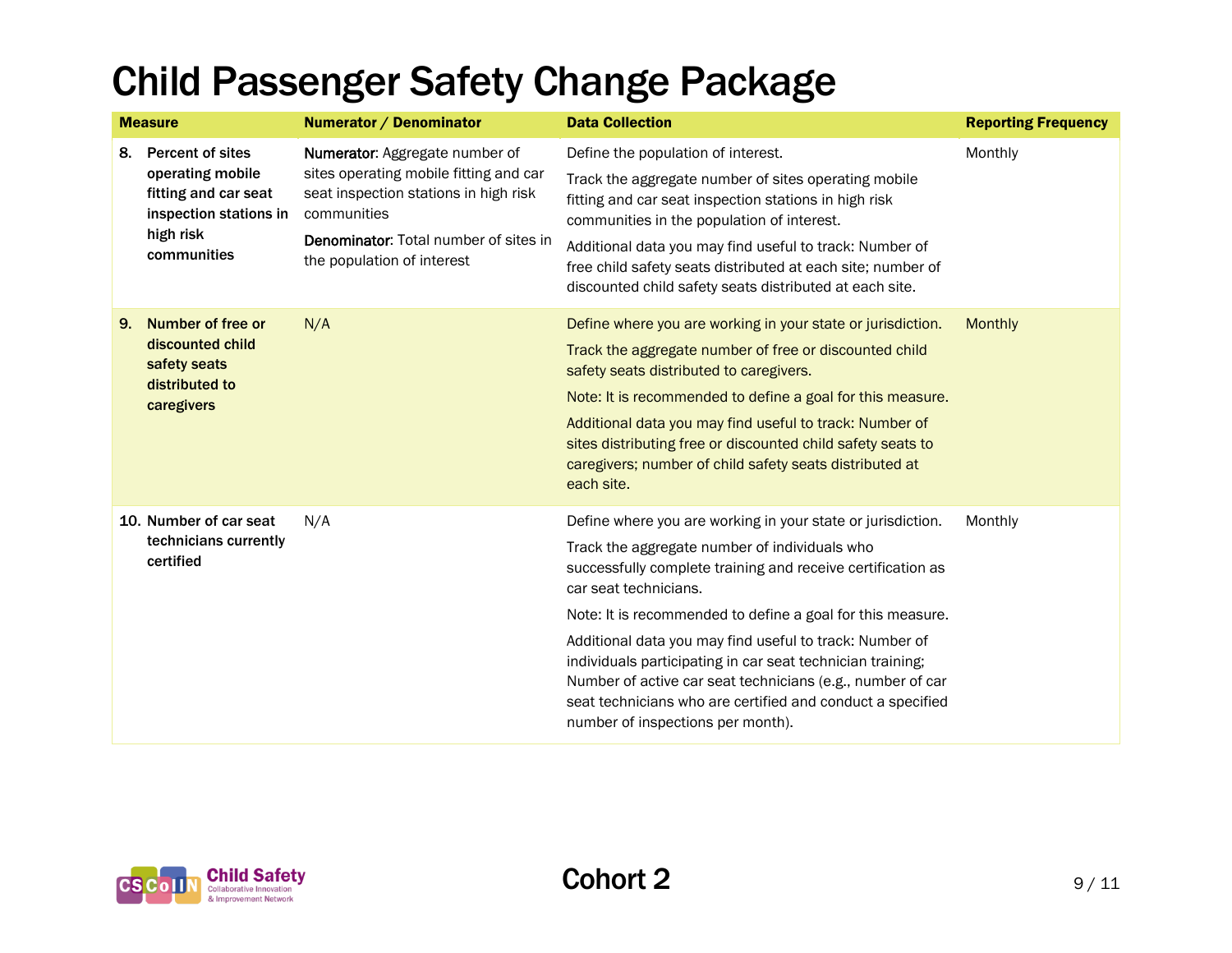| <b>Measure</b>                                                                                                                                 | Numerator / Denominator                                                                                                                                                                               | <b>Data Collection</b>                                                                                                                                                                                                                                                                                                                                                            | <b>Reporting Frequency</b> |
|------------------------------------------------------------------------------------------------------------------------------------------------|-------------------------------------------------------------------------------------------------------------------------------------------------------------------------------------------------------|-----------------------------------------------------------------------------------------------------------------------------------------------------------------------------------------------------------------------------------------------------------------------------------------------------------------------------------------------------------------------------------|----------------------------|
| 11. Number of<br>organizations actively<br>participating in the<br>state/jurisdiction<br>child passenger<br>safety coalition                   | N/A                                                                                                                                                                                                   | Define "actively participating."<br>Track the aggregate number of organizations actively<br>participating in the state/jurisdiction child passenger<br>safety coalition.<br>Note: It is recommended to define a goal for this measure.<br>Additional data you may find useful to track: Type of<br>organization; number of Memoranda of Understanding<br>developed and signed.    | <b>Monthly</b>             |
| 12. Percent of<br>policymakers<br>educated on EB<br>components of child<br>passenger safety<br>laws and programs                               | Numerator: Aggregate number of<br>policymakers educated on EB<br>components of child passenger safety<br>laws and programs<br>Denominator: Number of<br>policymakers in the population of<br>interest | Define the population of interest.<br>Define "educated."<br>Track the aggregate number of policymakers educated on<br>evidence-based (EB) components of child passenger<br>safety laws and effective strategies for enforcing those<br>laws in the population of interest.<br>Additional data you may find useful to track: Number and<br>type of interactions with policymakers. | Monthly                    |
| 13. Number of universal<br>safety seat<br>inspection forms<br>completed and<br>submitted by child<br>passenger safety<br>certified technicians | N/A                                                                                                                                                                                                   | Track the aggregate number of universal safety seat<br>inspection forms completed and submitted by CPS<br>certified technicians.<br>Note: It is recommended to define a goal for this measure.<br>Additional data you may find useful to track: Number of<br>forms completed and submitted at each site; number of<br>inspections at each site.                                   | <b>Monthly</b>             |
| 14. Number of free child<br>safety seat<br>inspection events<br>conducted statewide                                                            | N/A                                                                                                                                                                                                   | Track the aggregate number of free child safety seat<br>inspection events conducted statewide.<br>Note: It is recommended to define a goal for this measure.<br>Additional data you may find useful to track: Location of<br>inspection events; number of attendees.                                                                                                              | Monthly                    |